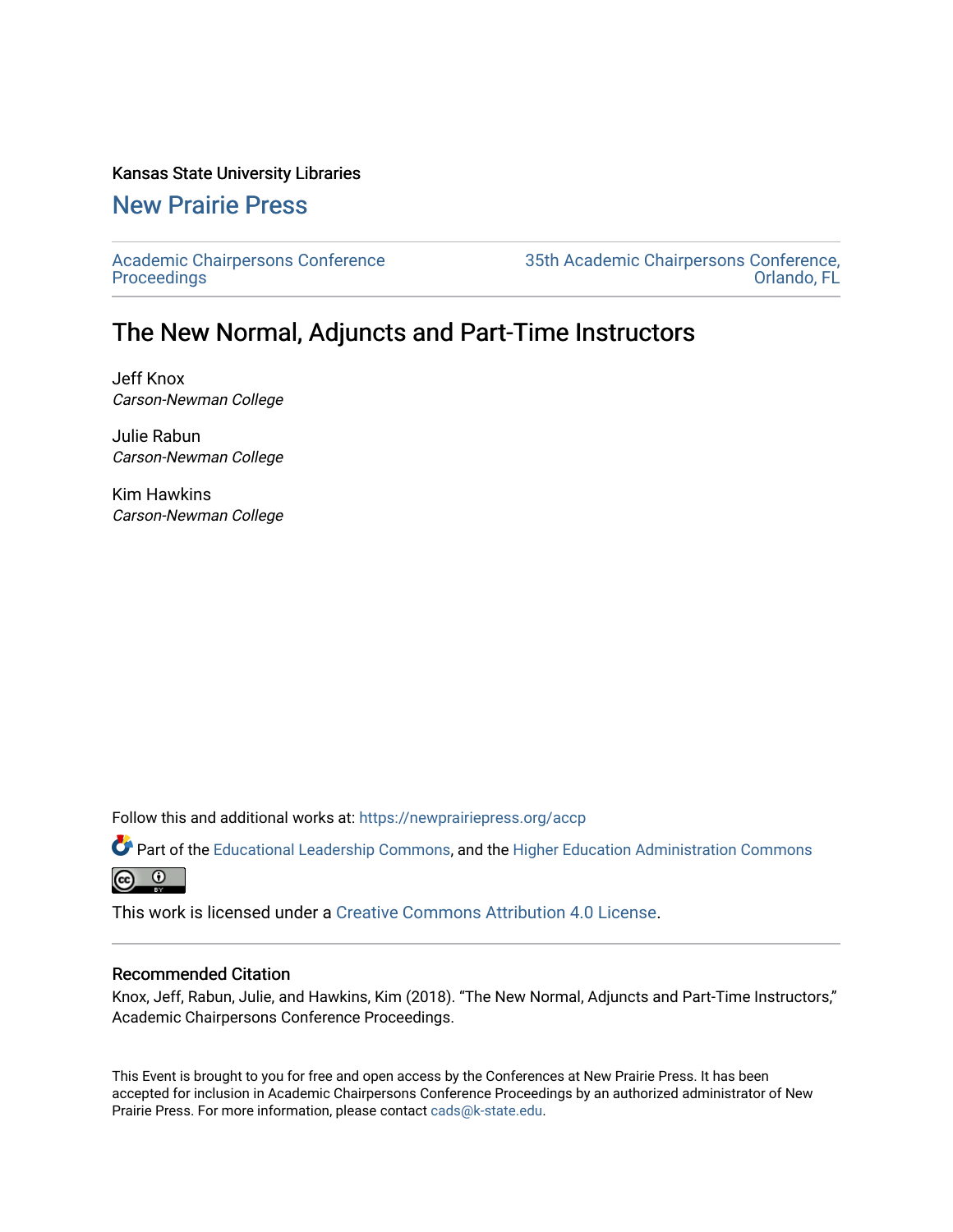# **The New Normal** Adjuncts and Part-Time Instructors

### **The Impact of Part-Time Instructors:**

1) How does hiring part-time instructors instead of hiring full-time faculty impact academics, departmental, and university goals?

Consistency in communication is critical for teaching a quality curriculum and for assessment data.

Adjuncts have a higher turnover rate compared to full-time faculty, causing increased time in training and observing. Employing lesser-experienced adjuncts can lead to inconsistent academic rigor and a wide variety of expectations for student performance.

A lack of interpersonal engagement is found with adjuncts, as students have less faceto-face access, and the adjuncts are often less invested in the university.

2) What is the impact on remaining full-time faculty who must pick up some of the load from the vacated tenure-track position?

The impact on full-time faculty involves an increase in course load, number of academic advisees, and less time for research. Additionally, it often leads to extra curriculum work, where full-time faculty oversee course shells that are shared with adjuncts.

3) How does hiring a part-time instructor for a position once held by a full-time faculty member affect institutional and/or departmental accreditation?

Accrediting bodies often recognize adjuncts as supporting faculty, not participating faculty, which can cause accreditation issues.

4) How do students react to the use of part-time instructors, particularly in departments where part-time instructors are more numerous?

In some cases, students are ambivalent with regard to faculty rank. In other cases, they are very concerned that they are not being taught by a full-time person. They feel that adjuncts are less invested in the university. In the case of an outstanding adjunct, students often wonder why that person is only part time.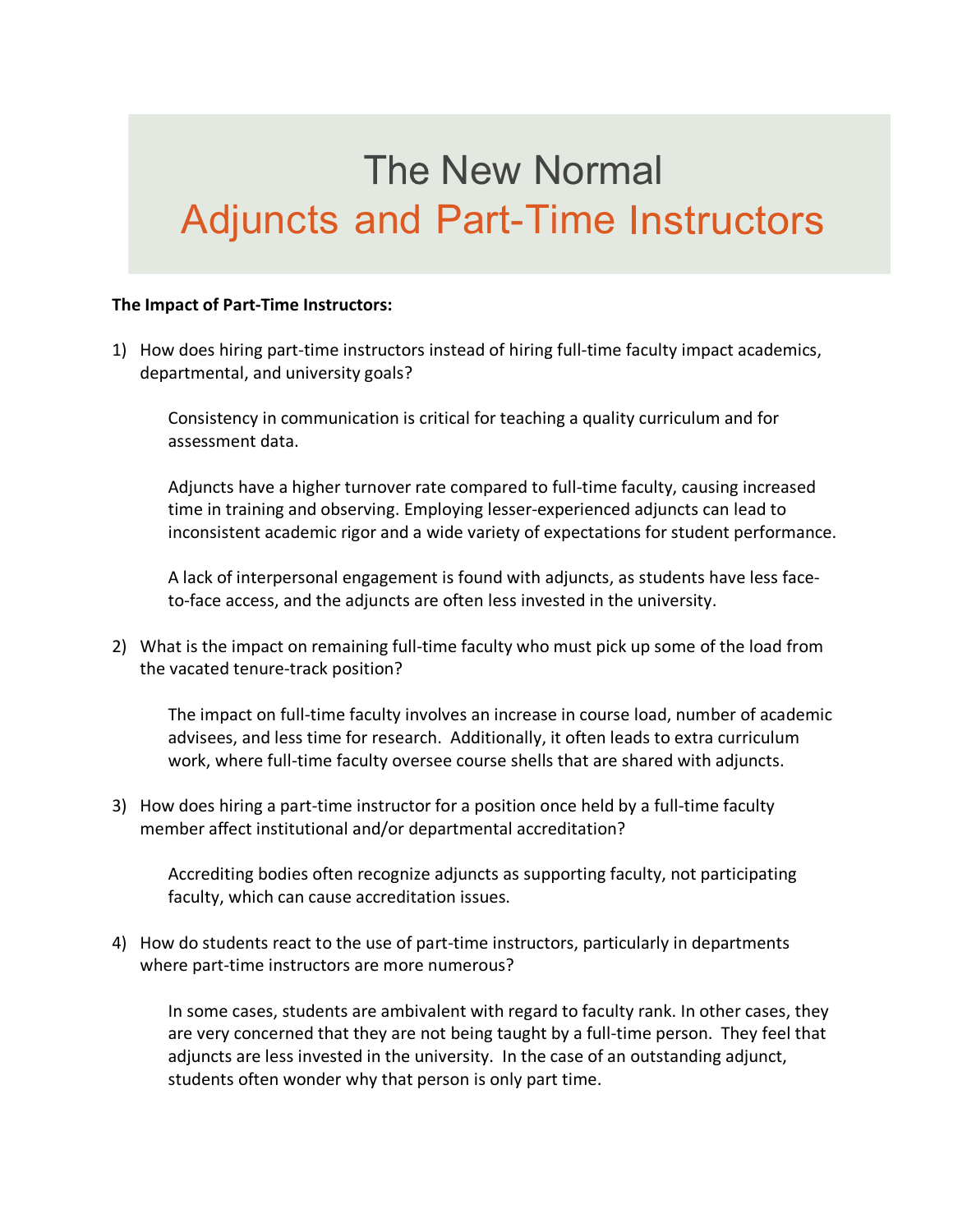5) What support does the university provide to assist in the hiring and training of part-time instructors? What support do you need?

Some institutions compensate adjuncts who help design a course by providing supplemental pay as co-course creators. This allows the university to have rights to copy the class and use it for multiple sections and for the adjunct faculty to use their course design at other universities.

## **Hiring Part-Time Instructors:**

1) How does the field of study and location of the university impact the availability of parttime instructor applicants?

There are considerations for varied pay as well as the time of day that course is taught.

Varied pay depends on the discipline specific fields. Technology, economics, and law require increased pay compared to other fields due to the special skill sets and availability for the adjunct to make additional money elsewhere.

Some universities have policies that a after a designated amount of time, the adjunct must be hired as full-time faculty or no longer be able to teach as an adjunct.

Distance teaching – allowing instructors to sign in from a distance to classes that are physically present on campus. This provides the opportunity to do a nationwide search for adjuncts. For example, the adjunct in engineering is traveling all over the world and teaches the class from a different location each week. Live streaming provides the opportunity for an adjunct to teach from anywhere in the world and still have live access to the classroom of students in the physical classroom. In addition, this can provide a true picture of the field of study in the world, as the adjunct can talk about what is going on in the country where s/he is currently located.

Recruiting individuals who are currently working in the field can provide access to excellent instructors as well as provide contacts for students who will be seeking future job placement and career opportunities. It can give students access to real world skills and access and talk to someone who is actually doing what is presented in the classroom**.** 

2) What is the best method to ensure hires are quality teachers, have the appropriate credentials, and are willing to work in cooperation with both the departmental and university-wide mission and vision?

Full-time faculty are paid as an expert coordinator to assist and guide the adjunct for each semester taught.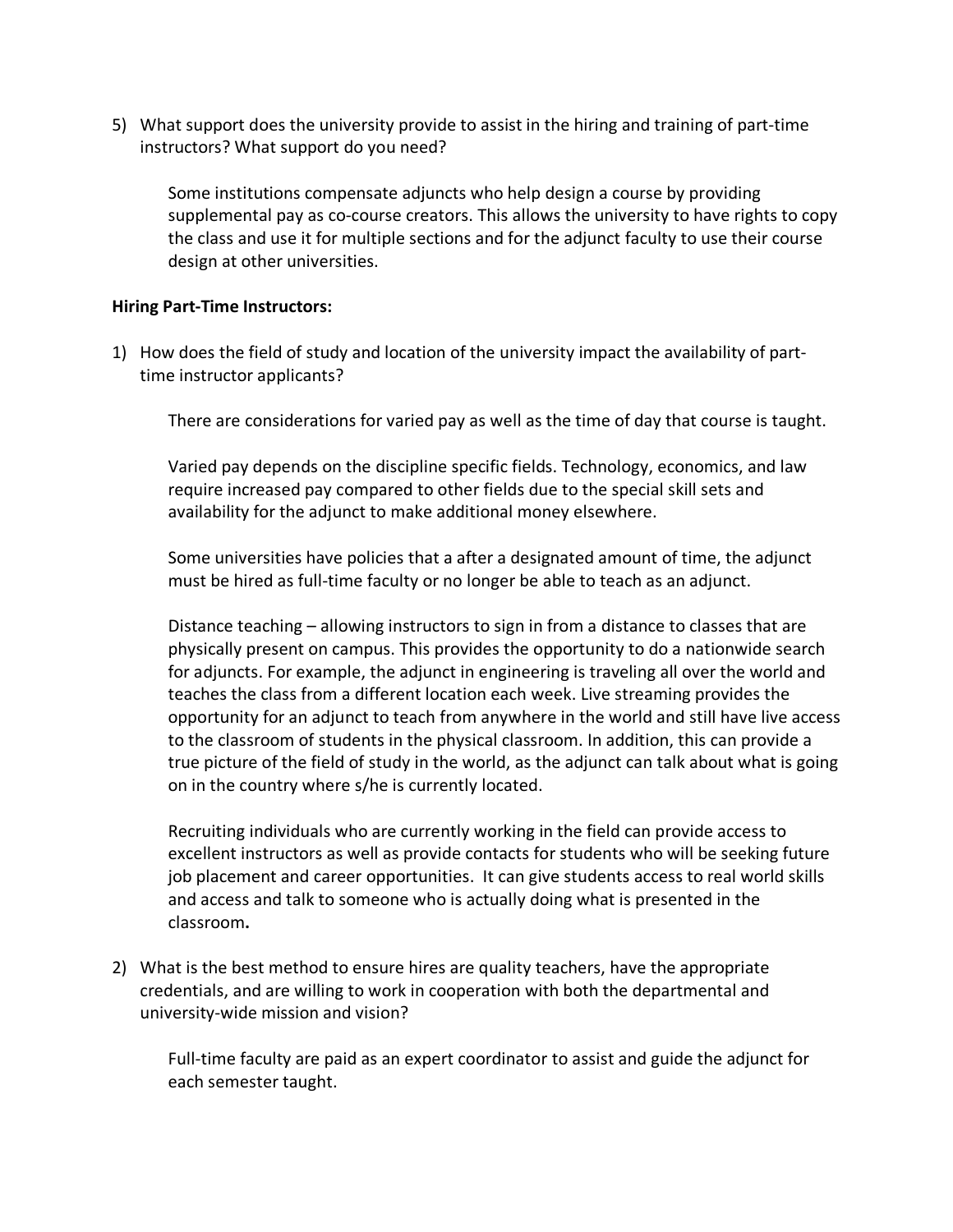3) Qualified part-time instructors can be hard to find and are often seeking a position that can lead to a full-time appointment. What are the motivations and long-term goals of the parttime instructor?

Retired faculty want to stay involved at a less stressful level and at a level that requires less of a time commitment.

Younger adjuncts want to build their resume to help acquire full-time faculty positions later.

Experienced professionals desire to help future workers to ensure quality within the field.

4) What is the contingency plan in the event that a quality part-time instructor cannot be secured?

Full-time faculty would need to teach in an overload capacity. Hopefully, they would be well compensated for this, but if the supplemental pay is not available, they would still need to take on the extra workload.

5) Is there a back-up plan in the event that a part-time instructor abruptly quits or must be relieved mid-semester or mid-academic year?

Have adjuncts team teach and share the pay. This can help in case one worker cannot complete the semester. Additionally, this can capitalize on individual strengths.

### **Recruiting Part-Time Instructors:**

1) What are some strategies to maintain academic rigor and a relatively seamless transition when moving a position from a full-time, tenure-track faculty position to a part-time instructor?

Hire adjuncts who are graduates of the program who therefore understand the intricacies the program.

Provide additional pay for developing new courses. With proper oversight, this will ensure appropriate academic rigor and consistency with departmental goals and objectives.